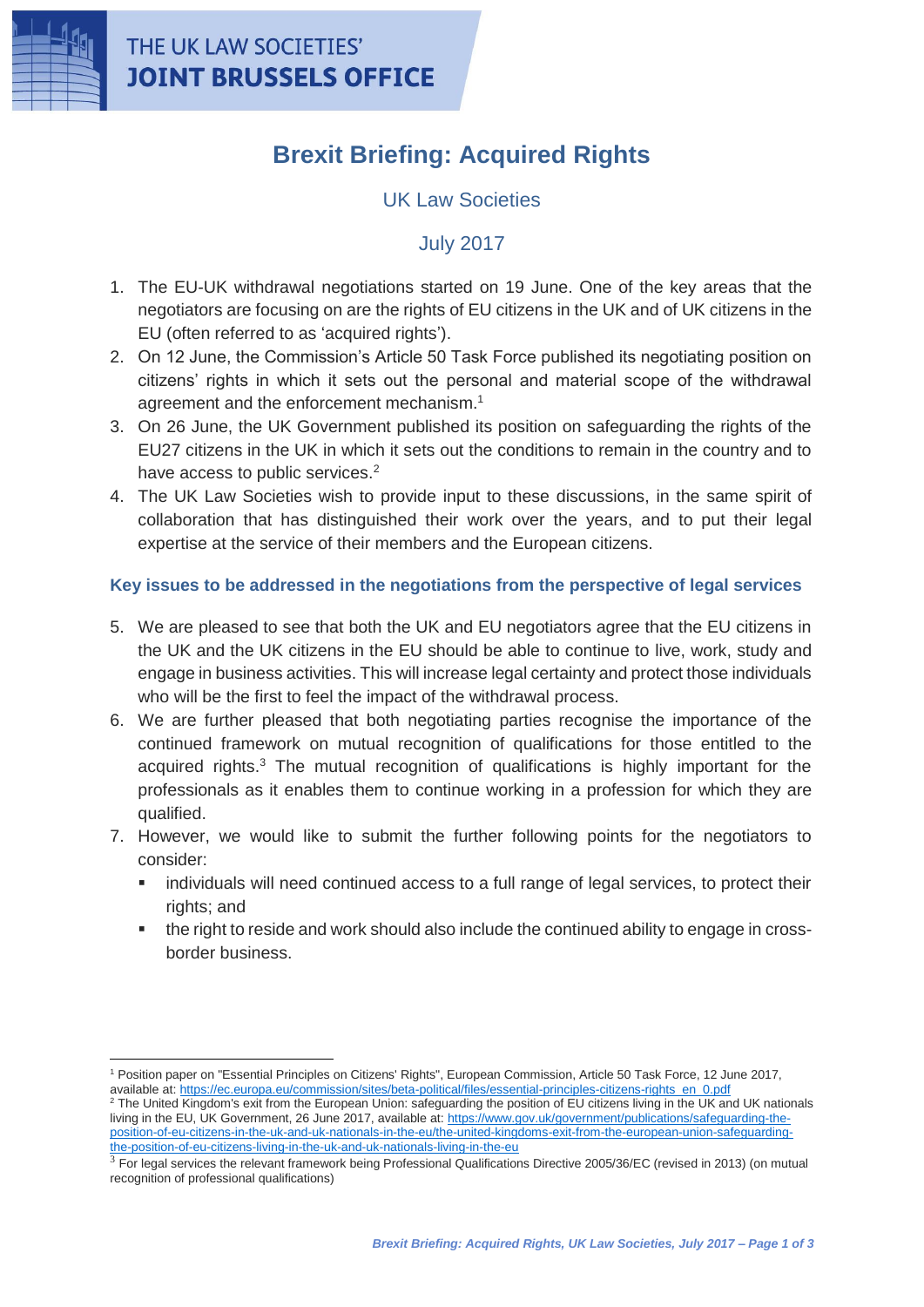

## THE UK LAW SOCIETIES' **JOINT BRUSSELS OFFICE**

#### **The role of legal practitioners in protecting citizens' rights and upholding the rule of law**

- 8. It is of paramount importance in the interests of justice that in the process of the UK withdrawing from the EU, the EU and UK citizens affected by the changing legal systems have access to lawyers of their choosing, who are able to advise them on a variety of legal matters involving EU or UK law (or both) and to represent them in courts in the UK, in the EU member states, and, where needed, in the EU institutions, bodies and agencies.
- 9. Therefore, we argue that all professionals who are entitled to the acquired rights as set out in the negotiating positions, and those who have established cross-border practices or have clients in the EU and the UK, should be able to continue to provide legal services and represent their clients across the UK and in the EU.
- 10. In addition, all communications between UK lawyers and their EU clients and vice versa should continue to be covered by the legal professional privilege, i.e. they could not be disclosed without the permission of the client.
- 11. We believe that it is crucial that UK lawyers continue to have the right to provide legal services in the EU and vice versa, as provided for in current EU legislation.<sup>4</sup> The right of lawyers to carry out their activities is essential to safeguard the effective exercise of the rights of EU citizens in the UK and UK citizens in the EU.
- 12. The process of disentangling the UK from a different and fast evolving legal system, after more than 40 years of EU membership and participation, will not be easy and it will have far reaching consequences on the everyday lives of EU and UK citizens.
- 13. The legal framework that will emerge after the withdrawal negotiations is likely to be complicated and to produce new and complex legal questions. It is also likely to apply for an extended period of time, especially as some effects of the arrangements to be made between the EU and the UK will not take full effect immediately (for example, pension entitlements or inheritance).

### **The importance of the continued ability to engage in cross-border business**

- 14. We would also like to draw the attention of the negotiating parties to the fact that the withdrawal will have implications beyond EU citizens resident in the UK or UK citizens resident in the EU27. The withdrawal will also have a great impact on those citizens who are or have engaged in cross-border business activities, and who have built their livelihoods on the free movement of goods, services and capital.
- 15. Residence rights alone may become meaningless if not accompanied by the right to continue economic activities.
- 16. We therefore call on the negotiators to discuss further the position of all those who are currently engaged in cross-border activities.

### **Further clarity on the rights framework**

- 17. Furthermore, we note that there are several other important points which need to be further clarified in the negotiations with respect to the citizens' rights. These are in particular:
	- the cut-off date for maintaining the rights;

 $\overline{a}$ <sup>4</sup> Framework Services Directive 2006/123/EC, Lawyers' Services Directive 77/249/EEC (temporary provision of legal services), Lawyers Establishment Directive 98/5/EC and